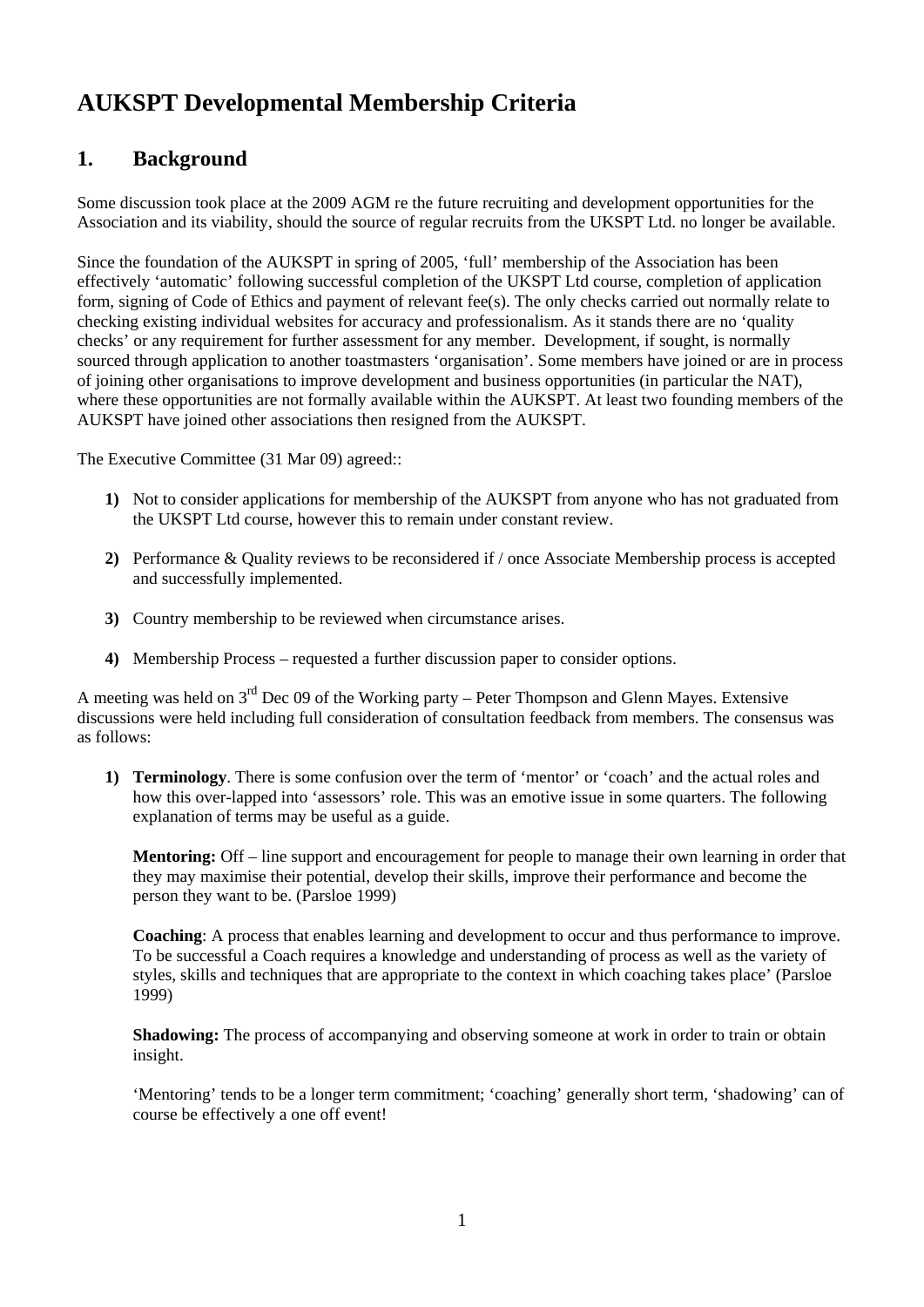- **2) Need.** Feedback from 'new' members (and some more experienced graduates) was that there is a need for support in the short term in making the transition from theory to practical experience. Support should be in relation to developing professional skills rather than in 'business management and development'.
- **3) Training:** The quality of initial training via the UKSPT Ltd is **not in doubt** and successful completion of the course remains the fixed criterion for membership of the Association. It was however clear from members' feedback that additional development opportunities in the field were required in some cases. These development opportunities should lie very firmly within the remit of the Association itself.
- **4) Qualifications:** There is currently no standard national qualification for toastmasters and consequently there is no relevant toastmasters assessor qualification for the profession. There is no standard protocol laid down by the TGC or any agreed protocol or method of operating laid down by any of the TGC affiliated members. This makes 'assessment' difficult, has potential for subjective bias, and raises questions of legal culpability over one toastmaster dictating what is good / bad practice and the implications thereof.
- **5) Logistics:** It was agreed that the Association with its genuinely national/international jurisdiction, may not be in a position to provide mentors / coaches / assessors for everyone who may request one. Consequently there is no point at this stage of imposing compulsory assessment when the Association would be open to serious criticism when unable to deliver that level of support. We only have currently one 'volunteer' outside the Executive Committee. It was agreed that full-time professional toastmasters are unlikely to forgo normal bookings and commitments in favour of acting as an assessor for 'new' toastmasters in the field.
- **6) Managing Expectation**: It was agreed that both the 'mentor' and 'mentee' needed clear guidelines regarding expectations of the opportunities given, particularly around business confidentiality, code of ethics etc. A simple 'Memorandum of Understanding' would be valid. (See Appendix 1).

## *Decision(s) sought: To discuss and agree the AUKSPT 'membership' process.*

## **2. The Way Forward**

## *To Implement a Developmental Membership Scheme*

It is proposed that:

- 1) Successful graduates of the UKSPT Ltd are appointed to 'Associate' status of the AUKSPT e.g. 'Assoc. AUKSPT' - on initial application. Applicants shall submit photographs (front/back/side) in full toastmaster livery. 'Associate' membership certificate shall be issued.
- 2) 'Associate members' will continue to wear the UKSPT Ltd collar (white with two red stripes) but with the AUKSPT pendant. They will pay the standard joining and membership fees pro-rata depending on their course date (as now); insurance premium if required, plus the current fee for AUKSPT pendant/jewel..
- 3) Associate members will be encouraged to shadow 'experienced' member(s) of the AUKSPT for (one/two/three) events. The 'mentors' or 'coaches' will be provided, whenever possible, by volunteers from within the AUKSPT. Details will be maintained and provided by the Secretary.
- 4) After a minimum of 12 months practical experience, Associate members may submit a formal application for full membership. The application should include copies of any testimonials, appropriate photographs and any other supporting information , together with the appropriate administration fee (e.g. £25) to cover the issue of a full membership certificate and 'members' collar (red with two white stripes). The administration fee for upgrading is separate from the original 'collaret fee'.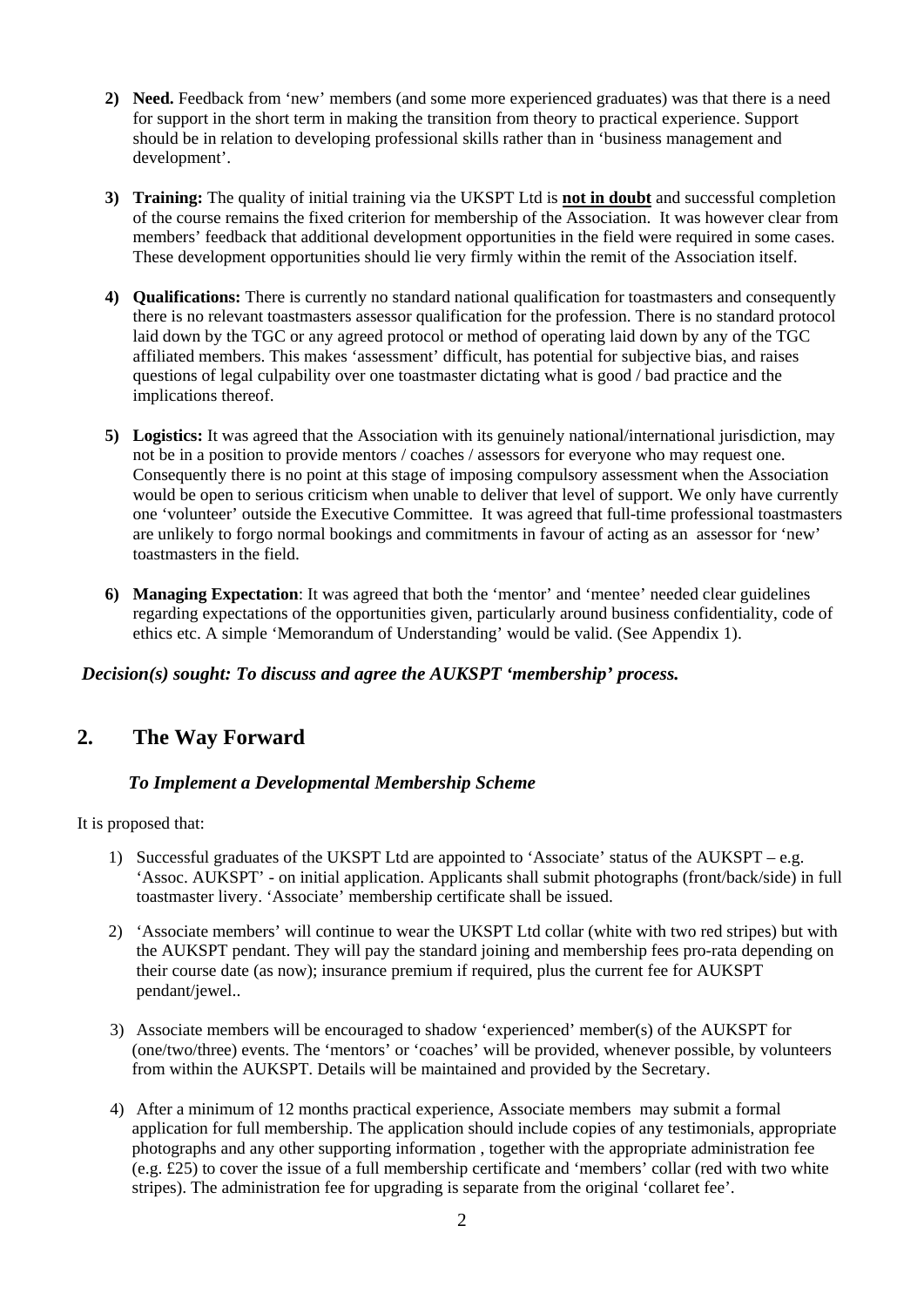- 5) Candidates for full membership will then complete a two part selection procedure at an appropriate Executive Committee meeting..
	- a) A standard written examination on 'practical' (not theoretical) aspects of the toastmastering profession (eg dealing with venues, clients, trouble shooting and related matters based on hands on experience) followed by
	- b) A verbal practical examination and interview in full livery, before a panel of three members consisting of the President (Chair), with Past Presidents or Vice Presidents of the Association as appropriate..

#### **Note: If agreed in principle, the nature of written and oral examinations will be the subject of a further EC working Party and subject to further consultation with members**

6) Full membership Certificates / ribbons to be formally presented at the EC meeting or the AGM as appropriate.

*Benefits*: A clear development path for newly trained / qualified toastmasters and support for them in the transition from theory into practice. It is anticipated that the process will encourage the development of a stronger networking approach within the Association. It will encourage new members to take 'ownership' of their own development with support of experienced members.

## **4. Recommendations**

- i) The AUKSPT implements a developmental approach to membership with introduction of 'Associate Membership' (Assoc.AUKSPT) status.
- ii) We establish a network of 'volunteer' mentors /coaches across the country.
- iii) Due to lack of standardised working practices, the lack of nationally agreed standards or qualifications at this time. It is **not** recommended that further work to establish 'assessor' / 'assessment' criteria and subsequently consider appointing 'assessors' for each region of the AUKSPT is considered at this stage. It is recommended that the situation continues to be monitored.
- iv) If implemented, the revised membership criteria should take affect from the **April 2010** course. **(Note: Existing members would retain their full membership as at present).**
- v) The constitution is amended as appropriate to reflect decisions made if approved at the next AGM.

## **5. Conclusion**

It is important that having established the AUKSPT as a creditable organisation and now the largest TGC affiliate, that we continue to lead the way in 'professionalising' our proud profession. We need to have the courage to take forward these changes to ensure we maintain the competitive edge, especially in the current economic down turn.

We commend this paper to you.

| <b>Glenn Mayes MAUKSPT</b> | <b>Peter Thompson MAUKSPT</b>              |
|----------------------------|--------------------------------------------|
| Past President – AUKSPT    | <b>Executive Committee Member - AUKSPT</b> |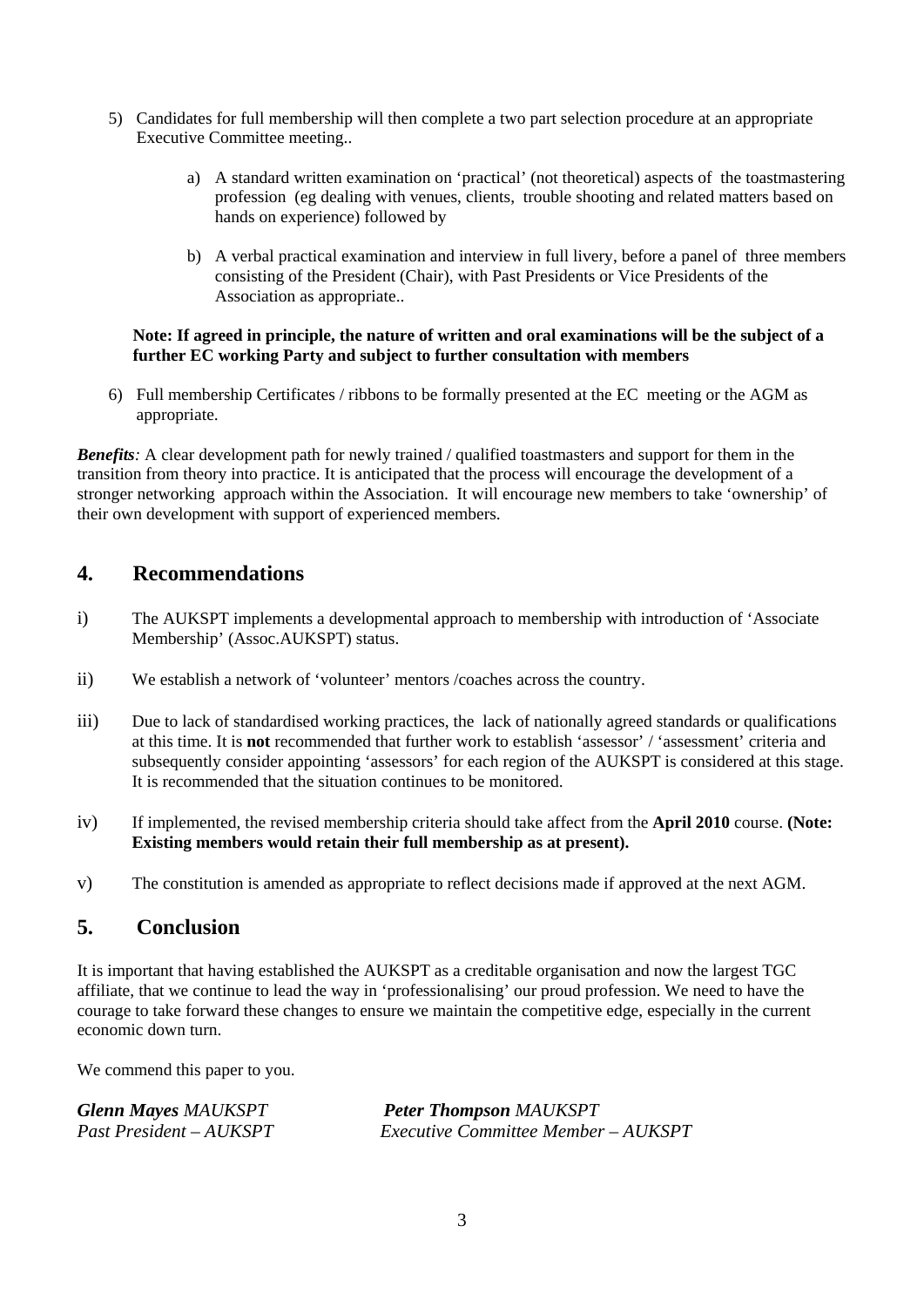

# Association of the UK School of Professional Toastmasters

## *Memorandum of Understanding*

Between

*Toastmaster Mentor (name if required)* and *Toastmaster Mentee (name if required)* 

This Memorandum of Understanding (MOU) establishes a 'voluntary' developmental partnership between the guide or mentor and mentee.

## **I. MISSION**

Together, the Parties enter into this Memorandum of Understanding to mutually promote *experiential personal development opportunities for newly trained toastmasters or toastmasters inexperienced in certain types of functions or events by offering the opportunity to observe toastmasters at work at a variety of functions.* The Assoc. will do everything that it can to facilitate a development system but cannot guarantee national availability.

The parties operating under this MOU agree as follows:

## **II. PURPOSE AND SCOPE**

1. An experienced toastmaster will make him/herself available to be observed at a function(s) to enable an inexperienced toastmaster (or toastmaster not experienced in that event) to consolidate their training, hopefully gain confidence in their own ability and assist in developing their own techniques.

2. Each party of this MOU is responsible for their own expenses related to this MOU. There will not be an exchange of funds between the parties for tasks associated with this MOU.

3. The term 'mentor' is used in its widest sense – ' an experienced member of an organisation or institution entrusted with advising junior or less experienced members'. It is not intended as a formal training or assessment function.

#### **III. RESPONSIBILITIES**

#### **Mentor**

1. The mentor will provide one or more suitable opportunities for the mentee to observe them at work and ideally provide a debrief opportunity without detriment to their own professional conduct.